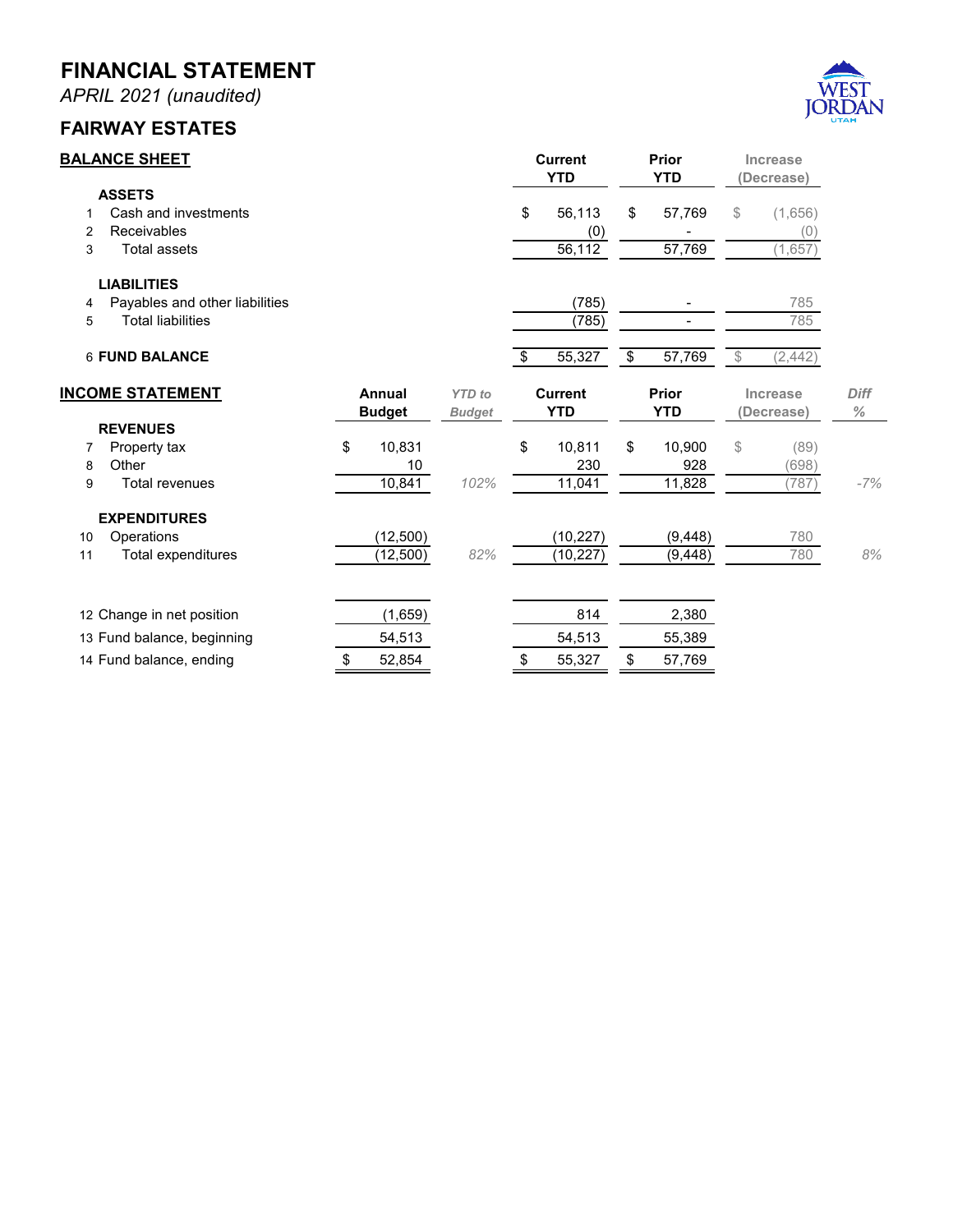## **FINANCIAL STATEMENT**

*APRIL 2021 (unaudited)*

## **FAIRWAY ESTATES**



| <b>BALANCE SHEET</b>    |                                |    |                         |                                | <b>Current</b><br><b>YTD</b> |           | Prior<br><b>YTD</b>              |          | Increase<br>Decrease)        |          |                     |
|-------------------------|--------------------------------|----|-------------------------|--------------------------------|------------------------------|-----------|----------------------------------|----------|------------------------------|----------|---------------------|
|                         | <b>ASSETS</b>                  |    |                         |                                |                              |           |                                  |          |                              |          |                     |
|                         | Cash and investments           |    |                         |                                | \$                           | 56,113    | \$                               | 57,769   | \$                           | (1,656)  |                     |
| $\overline{2}$          | Receivables                    |    |                         |                                |                              | (0)       |                                  |          |                              | (0)      |                     |
| 3                       | <b>Total assets</b>            |    |                         |                                |                              | 56,112    |                                  | 57,769   |                              | (1,657)  |                     |
|                         | <b>LIABILITIES</b>             |    |                         |                                |                              |           |                                  |          |                              |          |                     |
| 4                       | Payables and other liabilities |    |                         |                                |                              | (785)     |                                  |          |                              | 785      |                     |
| 5                       | <b>Total liabilities</b>       |    |                         |                                |                              | (785)     |                                  |          |                              | 785      |                     |
|                         | <b>6 FUND BALANCE</b>          |    |                         |                                |                              | 55,327    | $\overline{\boldsymbol{\theta}}$ | 57,769   | $\mathbb{S}$                 | (2, 442) |                     |
| <b>INCOME STATEMENT</b> |                                |    | Annual<br><b>Budget</b> | <b>YTD</b> to<br><b>Budget</b> | <b>Current</b><br><b>YTD</b> |           | Prior<br><b>YTD</b>              |          | <b>Increase</b><br>Decrease) |          | <b>Diff</b><br>$\%$ |
|                         | <b>REVENUES</b>                |    |                         |                                |                              |           |                                  |          |                              |          |                     |
| 7                       | Property tax                   | \$ | 10,831                  |                                | \$                           | 10,811    | \$                               | 10,900   | \$                           | (89)     |                     |
| 8                       | Other                          |    | 10                      |                                |                              | 230       |                                  | 928      |                              | (698)    |                     |
| 9                       | <b>Total revenues</b>          |    | 10,841                  | 102%                           |                              | 11,041    |                                  | 11,828   |                              | (787)    | $-7%$               |
|                         | <b>EXPENDITURES</b>            |    |                         |                                |                              |           |                                  |          |                              |          |                     |
| 10                      | Operations                     |    | (12,500)                |                                |                              | (10, 227) |                                  | (9, 448) |                              | 780      |                     |
| 11                      | Total expenditures             |    | (12, 500)               | 82%                            |                              | (10, 227) |                                  | (9, 448) |                              | 780      | $8\%$               |
|                         |                                |    |                         |                                |                              |           |                                  |          |                              |          |                     |
|                         | 12 Change in net position      |    | (1,659)                 |                                |                              | 814       |                                  | 2,380    |                              |          |                     |
|                         | 13 Fund balance, beginning     |    | 54,513                  |                                |                              | 54,513    |                                  | 55,389   |                              |          |                     |
|                         | 14 Fund balance, ending        | \$ | 52,854                  |                                |                              | 55,327    | \$                               | 57,769   |                              |          |                     |
|                         |                                |    |                         |                                |                              |           |                                  |          |                              |          |                     |